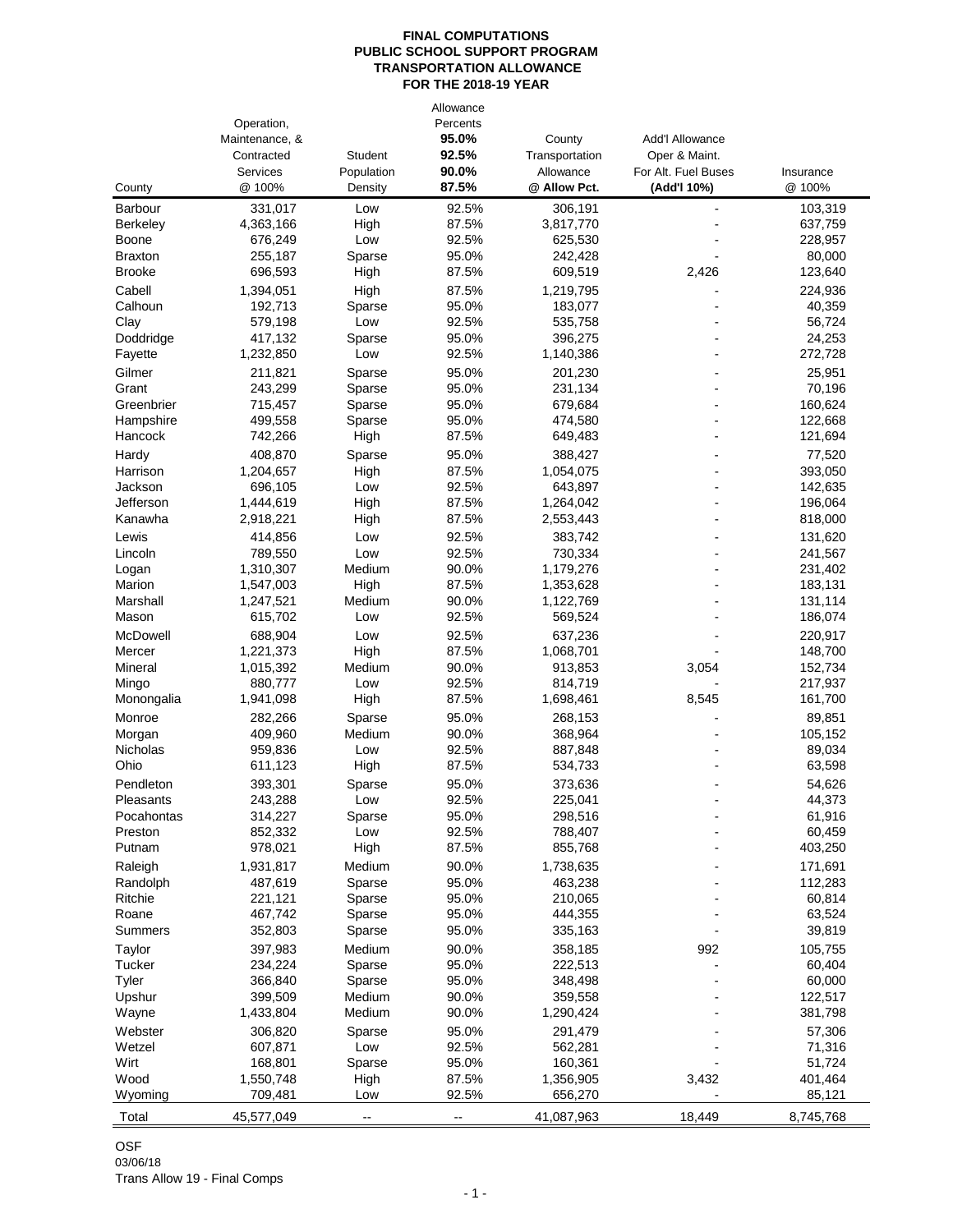|                    | Current            | Pupils                  | Amount    | In Lieu    | Operation &       | Operation &       |
|--------------------|--------------------|-------------------------|-----------|------------|-------------------|-------------------|
|                    | Replace Val        | Paid                    | Paid      | Allowance  | Maintenance       | Maintenance       |
|                    | <b>Bus Fleet</b>   | In Lieu                 | In Lieu   | @ Avg. of  | <b>MCVC Share</b> | <b>MCVC Share</b> |
| County             | @ 8.33%            | 2016-17                 | 2016-17   | (\$277.91) | 100%              | (Add'l 10%)       |
| Barbour            | 212,536            | 2                       | 287       | 556        | 6,875             | 688               |
| <b>Berkeley</b>    | 1,610,562          | 332                     | 154,711   | 92,266     | 77,644            | 7,764             |
| Boone              | 328,420            | 4                       | 2,766     | 1,112      |                   |                   |
| <b>Braxton</b>     | 178,529            | 21                      | 4,713     | 5,836      |                   |                   |
| <b>Brooke</b>      | 283,005            | $\blacksquare$          |           |            |                   |                   |
| Cabell             | 884,220            | 533                     | 90,220    | 148,126    |                   |                   |
| Calhoun            | 106,099            | 5                       | 12,028    | 1,390      | 11,153            | 1,115             |
| Clay               | 220,707            | 72                      | 24,429    | 20,010     |                   |                   |
| Doddridge          | 160,140            | 12                      | 6,538     | 3,335      | 23,020            | 2,302             |
| Fayette            | 551,791            | $\overline{\mathbf{c}}$ | 3,347     | 556        |                   |                   |
| Gilmer             | 112,251            | 5                       | 1,110     | 1,390      | 11,469            | 1,147             |
| Grant              | 161,804            | 1                       | 1,051     | 278        | 18,348            | 1,835             |
| Greenbrier         | 468,761            | 27                      | 20,496    | 7,504      |                   |                   |
| Hampshire          | 359,726            | 17                      | 8,409     | 4,724      |                   |                   |
| Hancock            | 296,101            | 3                       | 6,760     | 834        |                   |                   |
| Hardy              | 210,960            | 10                      | 19,588    | 2,779      | 28,151            | 2,815             |
| Harrison           | 619,973            | 1                       | 822       | 278        | 43,508            | 4,351             |
| Jackson            | 355,651            | 9                       | 3,215     | 2,501      | 28,117            | 2,812             |
| Jefferson          | 677,956            | $\overline{7}$          | 21,671    | 1,945      | 30,201            | 3,020             |
| Kanawha            | 1,367,454          | 1,356                   | 237,763   | 376,846    |                   |                   |
| Lewis              | 268,225            | 5                       | 7,780     | 1,390      | 19,576            | 1,958             |
| Lincoln            | 378,695            | 10                      | 16,796    | 2,779      |                   |                   |
| Logan              | 456,352            | 118<br>$\blacksquare$   | 16,094    | 32,793     |                   |                   |
| Marion<br>Marshall | 583,948<br>445,134 |                         |           |            |                   |                   |
| Mason              | 388,486            | 1                       | 1,260     | 278        |                   |                   |
| McDowell           |                    | 3                       | 1,250     | 834        |                   |                   |
| Mercer             | 325,471<br>603,573 | 126                     | 27,382    | 35,017     |                   |                   |
| Mineral            | 388,238            | 6                       | 6,382     | 1,667      |                   |                   |
| Mingo              | 447,771            | 6                       | 3,568     | 1,667      |                   |                   |
| Monongalia         | 747,625            | 256                     | 63,514    | 71,145     |                   |                   |
| Monroe             | 217,300            | $\overline{c}$          | 2,529     | 556        |                   |                   |
| Morgan             | 218,761            | $\blacksquare$          |           |            | 13,150            | 1,315             |
| Nicholas           | 362,127            | 23                      | 36,793    | 6,392      |                   |                   |
| Ohio               | 358,079            | 3                       | 369       | 834        |                   |                   |
| Pendleton          | 111,018            | 5                       | 8,813     | 1,390      | 24,479            | 2,448             |
| Pleasants          | 111,552            |                         |           |            | 317               | 32                |
| Pocahontas         | 176,210            | 21                      | 5,459     | 5,836      |                   | $\overline{a}$    |
| Preston            | 417,665            | 8                       | 6,134     | 2,223      |                   |                   |
| Putnam             | 653,718            | 488                     | 57,560    | 135,620    |                   |                   |
| Raleigh            | 1,036,263          | 133                     | 71,549    | 36,962     |                   |                   |
| Randolph           | 297,065            | 9                       | 912       | 2,501      |                   |                   |
| Ritchie            | 182,159            | 39                      | 29,046    | 10,838     | 8,022             | 802               |
| Roane              | 267,560            | 19                      | 4,128     | 5,280      | 23,403            | 2,340             |
| Summers            | 177,216            | 3                       | 1,393     | 834        |                   |                   |
| Taylor             | 199,100            | 2                       | 421       | 556        | 15,090            | 1,509             |
| Tucker             | 121,463            | 1                       | 227       | 278        |                   |                   |
| Tyler              | 176,661            | 1                       | 38        | 278        | 18,342            | 1,834             |
| Upshur             | 303,556            | 4                       | 754       | 1,112      | 7,058             | 706               |
| Wayne              | 629,250            | 5                       | 17,780    | 1,390      |                   |                   |
| Webster            | 162,702            | 4                       | 3,295     | 1,112      |                   |                   |
| Wetzel             | 283,252            | 3                       | 576       | 834        | 25,188            | 2,519             |
| Wirt               | 137,987            | 8                       | 573       | 2,223      |                   |                   |
| Wood               | 609,789            | 13                      | 26,413    | 3,613      |                   |                   |
| Wyoming            | 324,582            | 5                       | 3,183     | 1,390      |                   |                   |
| Total              | 21,735,199         | 3,749                   | 1,041,895 | 1,041,888  | 433,111           | 43,312            |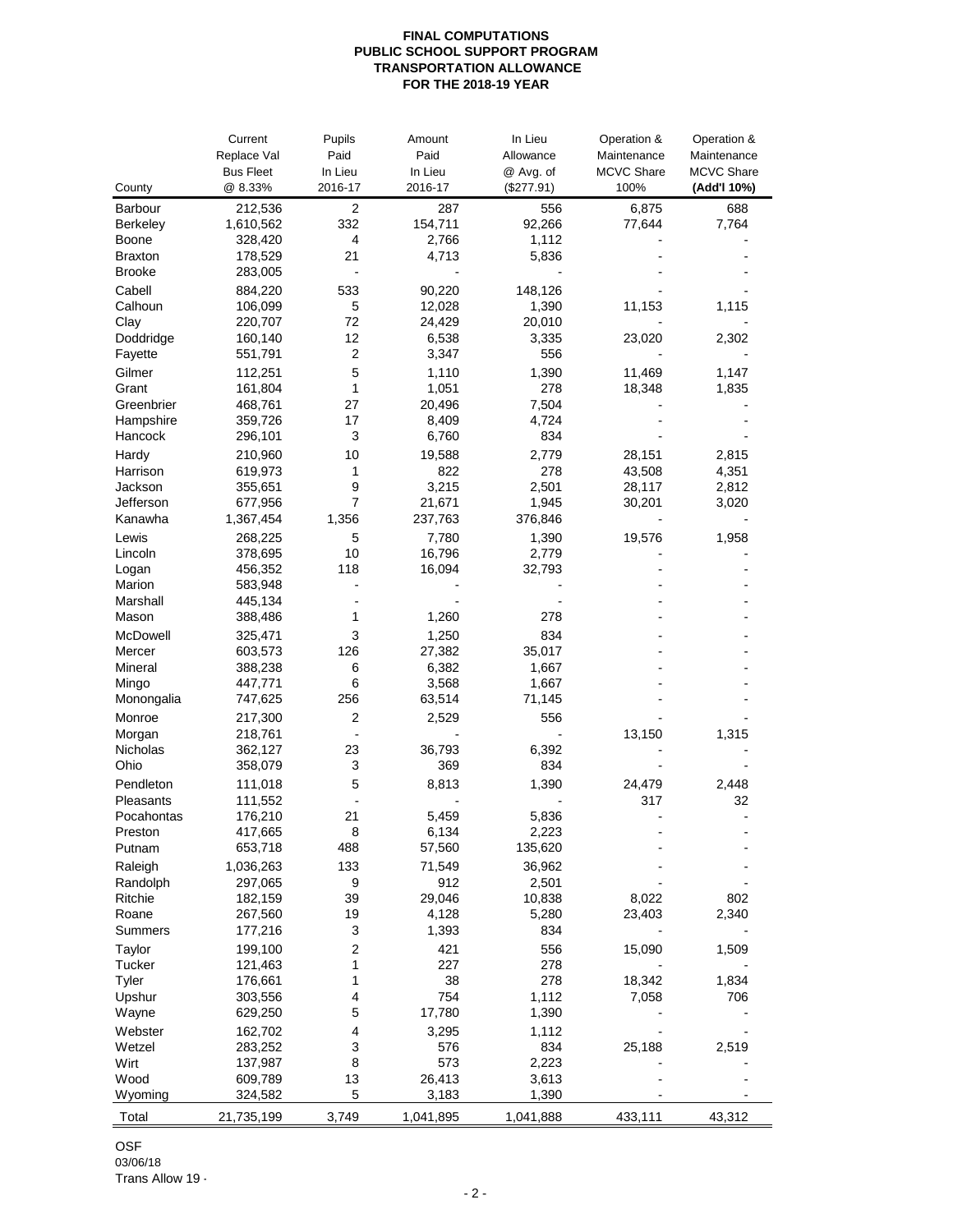|                     | Total<br>Allowance     | Max. Allowance<br>(1/3 Above State | Allowance<br>In Excess           | Avg. Allow.<br>Per Mile After | Transportation<br>Allowance | Funding        | Transportation<br>Allowance |
|---------------------|------------------------|------------------------------------|----------------------------------|-------------------------------|-----------------------------|----------------|-----------------------------|
|                     | <b>Before Limit</b>    | Average)                           | Of Limit                         | Limit W/O                     | <b>Without Add'l</b>        | For Add'l      | With Add'l                  |
| County              | (\$1.5404)             | (\$2.0538)                         | (\$2.0538)                       | <b>Add'l Buses</b>            | <b>Buses</b>                | <b>Buses</b>   | <b>Buses</b>                |
| Barbour             | 623,290                | 1,023,240                          | $\blacksquare$                   | 1.2510                        | 623,290                     |                | 623,290                     |
| <b>Berkeley</b>     | 6,166,121              | 6,637,138                          | L,                               | 1.9080                        | 6,166,121                   | 420,599        | 6,586,720                   |
| Boone               | 1,184,019              | 1,733,676                          |                                  | 1.4026                        | 1,184,019                   |                | 1,184,019                   |
| <b>Braxton</b>      | 506,793                | 666,606                            | $\blacksquare$                   | 1.5614                        | 506,793                     |                | 506,793                     |
| <b>Brooke</b>       | 1,018,590              | 1,091,131                          | $\overline{a}$                   | 1.9173                        | 1,018,590                   |                | 1,018,590                   |
| Cabell              | 2,477,077              | 3,157,487                          | ٠                                | 1.6112                        | 2,477,077                   |                | 2,477,077                   |
| Calhoun             | 332,040                | 512,587                            | $\blacksquare$                   | 1.3304                        | 332,040                     |                | 332,040                     |
| Clay<br>Doddridge   | 833,199<br>586,305     | 1,175,242<br>688,421               | $\blacksquare$<br>$\overline{a}$ | 1.4561<br>1.7492              | 833,199<br>586,305          |                | 833,199<br>586,305          |
| Fayette             | 1,965,461              | 3,228,296                          | ÷,                               | 1.2504                        | 1,965,461                   |                | 1,965,461                   |
| Gilmer              | 341,969                | 434,707                            | ÷,                               | 1.6157                        | 341,969                     |                | 341,969                     |
| Grant               | 465,247                | 566,126                            | ÷,                               | 1.6878                        | 465,247                     |                | 465,247                     |
| Greenbrier          | 1,316,573              | 1,847,890                          | $\overline{\phantom{a}}$         | 1.4633                        | 1,316,573                   | $\blacksquare$ | 1,316,573                   |
| Hampshire           | 961,698                | 1,256,381                          | $\blacksquare$                   | 1.5721                        | 961,698                     |                | 961,698                     |
| Hancock             | 1,068,112              | 1,473,764                          | $\blacksquare$                   | 1.4885                        | 1,068,112                   |                | 1,068,112                   |
| Hardy               | 682,501                | 789,970                            | $\blacksquare$                   | 1.7744                        | 682,501                     |                | 682,501                     |
| Harrison            | 2,071,727              | 2,549,351                          | $\overline{a}$                   | 1.6690                        | 2,071,727                   |                | 2,071,727                   |
| Jackson             | 1,147,496              | 1,641,592                          | $\overline{a}$                   | 1.4356                        | 1,147,496                   |                | 1,147,496                   |
| Jefferson           | 2,143,027              | 3,569,866                          | $\overline{a}$                   | 1.2329                        | 2,143,027                   |                | 2,143,027                   |
| Kanawha             | 5,115,743              | 6,755,540                          | $\overline{a}$                   | 1.5553                        | 5,115,743                   |                | 5,115,743                   |
| Lewis               | 786,935                | 1,114,953                          | $\overline{a}$                   | 1.4496                        | 786,935                     |                | 786,935                     |
| Lincoln             | 1,353,375              | 1,855,678                          | $\blacksquare$                   | 1.4979                        | 1,353,375                   |                | 1,353,375                   |
| Logan<br>Marion     | 1,899,823<br>2,120,707 | 2,115,122<br>2,414,710             | L,                               | 1.8447<br>1.8037              | 1,899,823                   |                | 1,899,823                   |
| Marshall            | 1,699,017              | 1,732,512                          | $\overline{\phantom{a}}$         | 2.0141                        | 2,120,707<br>1,699,017      | $\blacksquare$ | 2,120,707<br>1,699,017      |
| Mason               | 1,144,362              | 1,402,458                          | $\overline{a}$                   | 1.6758                        | 1,144,362                   |                | 1,144,362                   |
| McDowell            | 1,184,458              | 1,798,597                          | $\overline{a}$                   | 1.3525                        | 1,184,458                   |                | 1,184,458                   |
| Mercer              | 1,855,991              | 2,867,325                          | $\blacksquare$                   | 1.3294                        | 1,855,991                   |                | 1,855,991                   |
| Mineral             | 1,459,546              | 1,775,266                          | $\overline{a}$                   | 1.6885                        | 1,459,546                   |                | 1,459,546                   |
| Mingo               | 1,482,094              | 2,510,645                          | $\overline{a}$                   | 1.2124                        | 1,482,094                   |                | 1,482,094                   |
| Monongalia          | 2,687,476              | 4,000,749                          | L,                               | 1.3796                        | 2,687,476                   | 274,869        | 2,962,345                   |
| Monroe              | 575,860                | 721,245                            | ÷,                               | 1.6398                        | 575,860                     |                | 575,860                     |
| Morgan              | 694,192                | 951,817                            |                                  | 1.4979                        | 694,192                     |                | 694,192                     |
| Nicholas            | 1,345,401              | 1,540,796                          | $\blacksquare$                   | 1.7933                        | 1,345,401                   | ٠              | 1,345,401                   |
| Ohio                | 957,244                | 1,754,027                          | $\overline{a}$                   | 1.1208                        | 957,244                     |                | 957,244                     |
| Pendleton           | 543,118                | 663,727                            | $\overline{a}$                   | 1.6806                        | 543,118                     |                | 543,118                     |
| Pleasants           | 380,998                | 538,248                            | $\blacksquare$                   | 1.4538                        | 380,998                     |                | 380,998                     |
| Pocahontas          | 542,478                | 670,387                            | $\overline{a}$                   | 1.6619                        | 542,478                     |                | 542,478                     |
| Preston<br>Putnam   | 1,268,754<br>2,048,356 | 2,133,849<br>2,604,894             |                                  | 1.2212<br>1.6150              | 1,268,754<br>2,048,356      |                | 1,268,754<br>2,048,356      |
|                     | 2,983,551              | 4,266,459                          |                                  | 1.4362                        | 2,983,551                   |                | 2,983,551                   |
| Raleigh<br>Randolph | 875,087                | 1,258,065                          |                                  | 1.4286                        | 875,087                     |                | 875,087                     |
| Ritchie             | 464,678                | 708,916                            |                                  | 1.3462                        | 464,678                     |                | 464,678                     |
| Roane               | 783,059                | 1,090,108                          |                                  | 1.4753                        | 783,059                     |                | 783,059                     |
| Summers             | 553,032                | 624,624                            |                                  | 1.8184                        | 553,032                     |                | 553,032                     |
| Taylor              | 666,097                | 856,090                            |                                  | 1.5980                        | 666,097                     |                | 666,097                     |
| Tucker              | 404,658                | 468,579                            |                                  | 1.7736                        | 404,658                     |                | 404,658                     |
| Tyler               | 587,271                | 696,491                            |                                  | 1.7317                        | 587,271                     |                | 587,271                     |
| Upshur              | 787,449                | 1,238,519                          |                                  | 1.3058                        | 787,449                     |                | 787,449                     |
| Wayne               | 2,302,862              | 2,666,978                          | Ĭ.                               | 1.7734                        | 2,302,862                   |                | 2,302,862                   |
| Webster             | 512,599                | 731,946                            |                                  | 1.4383                        | 512,599                     |                | 512,599                     |
| Wetzel              | 920,202                | 1,045,834                          |                                  | 1.8071                        | 920,202                     |                | 920,202                     |
| Wirt                | 352,295                | 383,919                            |                                  | 1.8846                        | 352,295                     |                | 352,295                     |
| Wood<br>Wyoming     | 2,375,203<br>1,067,363 | 3,054,389<br>1,834,508             | $\blacksquare$<br>$\overline{a}$ | 1.5971<br>1.1950              | 2,375,203<br>1,067,363      |                | 2,375,203<br>1,067,363      |
|                     |                        |                                    |                                  |                               |                             |                |                             |
| Total               | 72,672,579             | 96,891,441                         |                                  | 1.5404                        | 72,672,579                  | 695,468        | 73,368,047                  |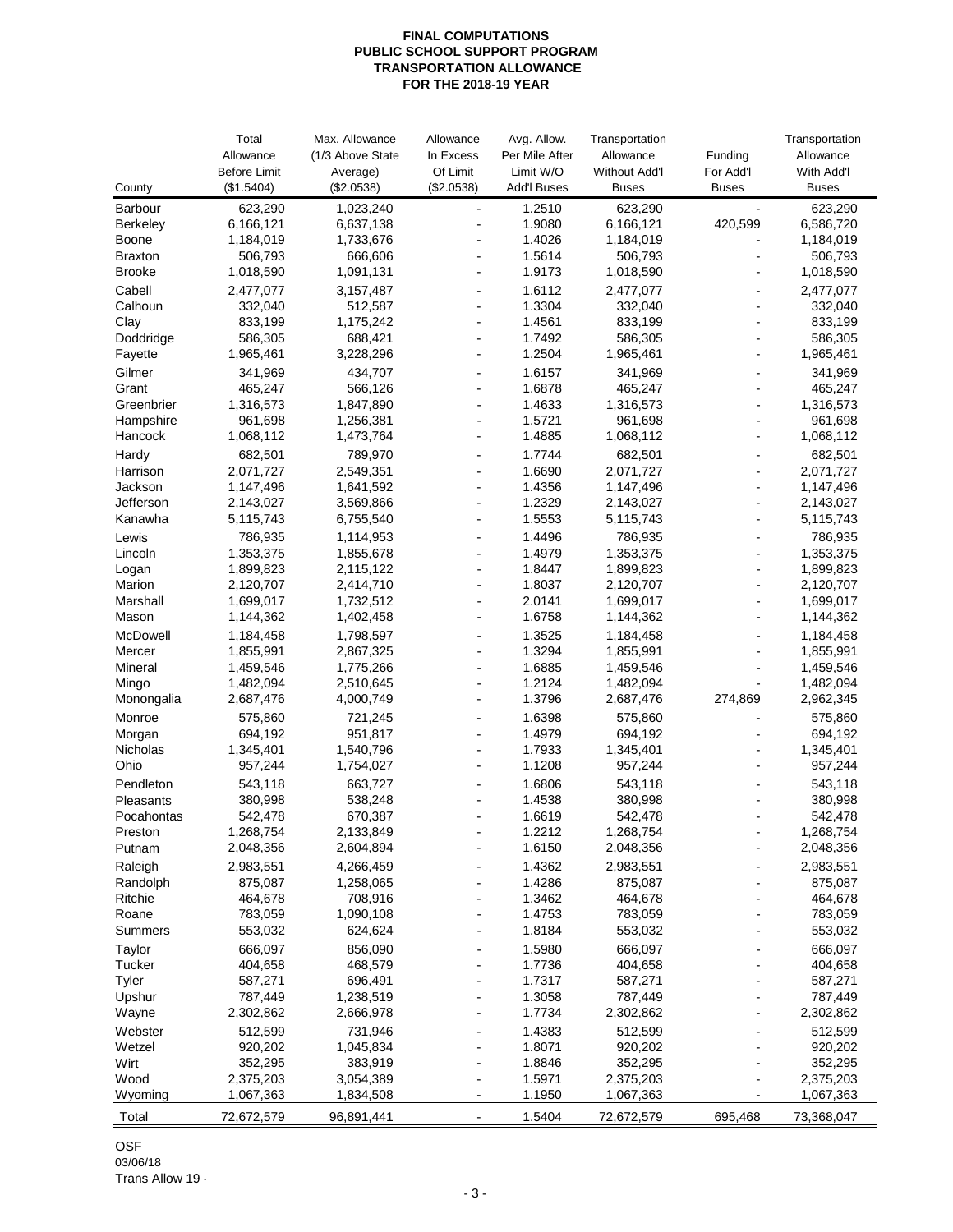|                    | Total              | Alternative Fuel Allocation |            | <b>MCVC Allocation</b> |            |  |
|--------------------|--------------------|-----------------------------|------------|------------------------|------------|--|
|                    | Mileage            | Mileage                     | Allocation | Mileage                | Allocation |  |
| County             | 2016-17            | 2016-17                     | Factor     | 2016-17                | Factor     |  |
| Barbour            | 498,218            |                             |            | 10,348                 | 0.0207700  |  |
| Berkeley           | 3,231,638          |                             |            | 57,508                 | 0.0177953  |  |
| Boone              | 844,131            |                             |            |                        |            |  |
| <b>Braxton</b>     | 324,572            |                             |            |                        |            |  |
| <b>Brooke</b>      | 531,274            | 18,505                      | 0.0348314  |                        |            |  |
| Cabell             |                    |                             |            |                        |            |  |
| Calhoun            | 1,537,388          |                             |            |                        |            |  |
|                    | 249,580            |                             |            | 14,444                 | 0.0578732  |  |
| Clay               | 572,228            |                             |            |                        |            |  |
| Doddridge          | 335,194            |                             |            | 18,498                 | 0.0551860  |  |
| Fayette            | 1,571,865          |                             |            |                        |            |  |
| Gilmer             | 211,660            |                             |            | 11,460                 | 0.0541434  |  |
| Grant              | 275,648            |                             |            | 20,787                 | 0.0754114  |  |
| Greenbrier         | 899,742            |                             |            |                        |            |  |
| Hampshire          | 611,735            |                             |            |                        |            |  |
| Hancock            | 717,579            |                             |            |                        |            |  |
| Hardy              | 384,638            |                             |            | 26,483                 | 0.0688518  |  |
| Harrison           | 1,241,285          |                             |            | 44,831                 | 0.0361166  |  |
| Jackson            | 799,295            |                             |            | 32,285                 | 0.0403918  |  |
| Jefferson          | 1,738,176          |                             |            | 36,338                 | 0.0209058  |  |
| Kanawha            | 3,289,288          |                             |            |                        |            |  |
| Lewis              | 542,873            |                             |            | 25,617                 | 0.0471878  |  |
| Lincoln            | 903,534            |                             |            |                        |            |  |
| Logan              | 1,029,858          |                             |            |                        |            |  |
| Marion             | 1,175,728          |                             |            |                        |            |  |
| Marshall           | 843,564            |                             |            |                        |            |  |
| Mason              | 682,860            |                             |            |                        |            |  |
| McDowell           | 875,741            |                             |            |                        |            |  |
| Mercer             | 1,396,107          |                             |            |                        |            |  |
| Mineral            | 864,381            | 26,000                      | 0.0300793  |                        |            |  |
| Mingo              | 1,222,439          |                             |            |                        |            |  |
| Monongalia         | 1,947,974          | 85,753                      | 0.0440216  |                        |            |  |
| Monroe             | 351,176            |                             |            |                        |            |  |
|                    |                    |                             |            |                        | 0.0320752  |  |
| Morgan<br>Nicholas | 463,442<br>750,217 |                             |            | 14,865                 |            |  |
| Ohio               | 854,040            |                             |            |                        |            |  |
|                    |                    |                             |            |                        |            |  |
| Pendleton          | 323,170            |                             |            | 20,114                 | 0.0622397  |  |
| Pleasants          | 262,074            |                             |            | 341                    | 0.0013012  |  |
| Pocahontas         | 326,413            |                             |            |                        |            |  |
| Preston            | 1,038,976          |                             |            |                        |            |  |
| Putnam             | 1,268,329          |                             |            |                        |            |  |
| Raleigh            | 2,077,349          |                             |            |                        |            |  |
| Randolph           | 612,555            |                             |            |                        |            |  |
| Ritchie            | 345,173            |                             |            | 12,523                 | 0.0362804  |  |
| Roane              | 530,776            |                             |            | 26,557                 | 0.0500343  |  |
| Summers            | 304,131            |                             |            |                        |            |  |
| Taylor             | 416,832            | 10,385                      | 0.0249141  | 15,805                 | 0.0379170  |  |
| Tucker             | 228,152            |                             |            |                        |            |  |
| Tyler              | 339,123            |                             |            | 16,956                 | 0.0499996  |  |
| Upshur             | 603,038            |                             |            | 10,654                 | 0.0176672  |  |
| Wayne              | 1,298,558          |                             |            |                        |            |  |
| Webster            | 356,386            |                             |            |                        |            |  |
| Wetzel             | 509,219            |                             |            | 21,100                 | 0.0414360  |  |
| Wirt               | 186,931            |                             |            |                        |            |  |
| Wood               | 1,487,189          | 32,912                      | 0.0221303  |                        |            |  |
| Wyoming            | 893,226            |                             |            |                        |            |  |
|                    |                    |                             |            |                        |            |  |
| Total              | 47,176,668         | 173,555                     | 0.0036788  | 437,514                | 0.0092739  |  |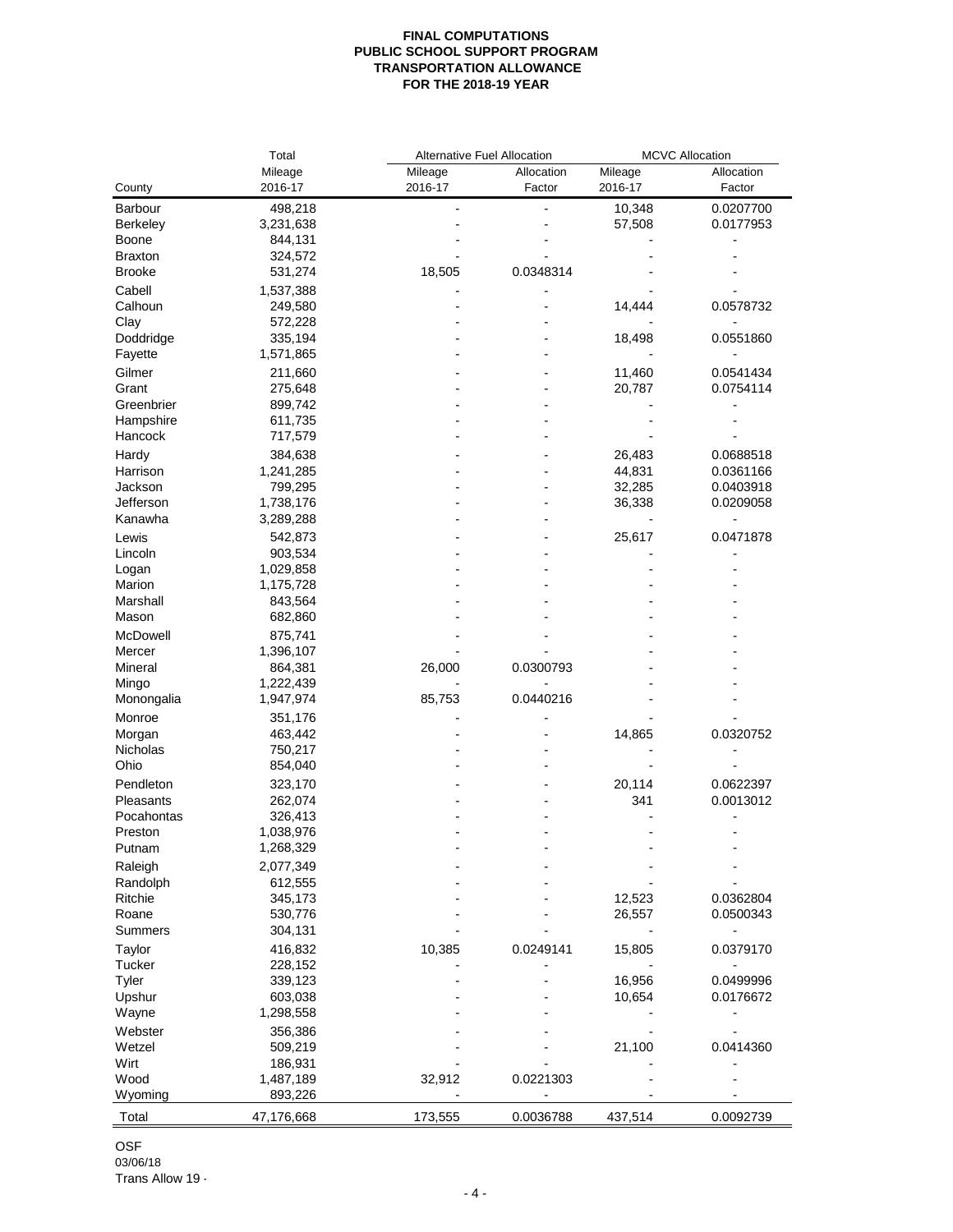|                       |                    | Oper, Maint & Contracted Services |                     | Oper, Maint & Contracted Services Add'l Allow. - Alt Fuels |               |           |                |                |
|-----------------------|--------------------|-----------------------------------|---------------------|------------------------------------------------------------|---------------|-----------|----------------|----------------|
|                       | Allowance          | Allowance                         |                     | Percent                                                    | Allowance     | Allowance |                | Percent        |
| County                | 2017-18            | 2018-19                           | Difference          | Change                                                     | 2017-18       | 2018-19   | Difference     | Change         |
| Barbour               | 264,800            | 306,191                           | 41,391              | 15.63%                                                     | $\frac{1}{2}$ |           | $\overline{a}$ | 0.00%          |
| Berkeley              | 3,462,552          | 3,817,770                         | 355,218             | 10.26%                                                     |               |           |                | 0.00%          |
| Boone                 | 755,290            | 625,530                           | (129, 760)          | $-17.18%$                                                  |               |           |                | 0.00%          |
| <b>Braxton</b>        | 226,042            | 242,428                           | 16,386              | 7.25%                                                      |               |           |                | 0.00%          |
| <b>Brooke</b>         | 522,283            | 609,519                           | 87,236              | 16.70%                                                     |               | 2,426     | 2,426          | 0.00%          |
| Cabell                | 1,224,346          | 1,219,795                         | (4, 551)            | $-0.37%$                                                   |               |           |                | 0.00%          |
| Calhoun               | 166,268            | 183,077                           | 16,809              | 10.11%                                                     |               |           |                | 0.00%          |
| Clay                  | 455,023            | 535,758                           | 80,735              | 17.74%                                                     |               |           |                | 0.00%          |
| Doddridge             | 310,244            | 396,275                           | 86,031<br>24,480    | 27.73%<br>2.19%                                            |               |           |                | 0.00%<br>0.00% |
| Fayette               | 1,115,906          | 1,140,386                         |                     |                                                            |               |           |                |                |
| Gilmer                | 149,046            | 201,230                           | 52,184              | 35.01%                                                     |               |           |                | 0.00%          |
| Grant<br>Greenbrier   | 201,265<br>568,897 | 231,134<br>679,684                | 29,869<br>110,787   | 14.84%<br>19.47%                                           |               |           |                | 0.00%<br>0.00% |
| Hampshire             | 503,363            | 474,580                           | (28, 783)           | $-5.72%$                                                   |               |           |                | 0.00%          |
| Hancock               | 601,949            | 649,483                           | 47,534              | 7.90%                                                      |               |           |                | 0.00%          |
| Hardy                 | 410,887            | 388,427                           | (22, 460)           | $-5.47%$                                                   |               |           |                | 0.00%          |
| Harrison              | 1,252,738          | 1,054,075                         | (198, 663)          | $-15.86%$                                                  |               |           |                | 0.00%          |
| Jackson               | 631,310            | 643,897                           | 12,587              | 1.99%                                                      |               |           |                | 0.00%          |
| Jefferson             | 1,108,150          | 1,264,042                         | 155,892             | 14.07%                                                     |               |           |                | 0.00%          |
| Kanawha               | 2,214,734          | 2,553,443                         | 338,709             | 15.29%                                                     |               |           |                | 0.00%          |
| Lewis                 | 408,495            | 383,742                           | (24, 753)           | $-6.06%$                                                   |               |           |                | 0.00%          |
| Lincoln               | 726,168            | 730,334                           | 4,166               | 0.57%                                                      |               |           |                | 0.00%          |
| Logan                 | 1,290,452          | 1,179,276                         | (111, 176)          | $-8.62%$                                                   |               |           |                | 0.00%          |
| Marion                | 1,307,321          | 1,353,628                         | 46,307              | 3.54%                                                      |               |           | ÷,             | 0.00%          |
| Marshall              | 1,004,989          | 1,122,769                         | 117,780             | 11.72%                                                     |               |           |                | 0.00%          |
| Mason                 | 543,256            | 569,524                           | 26,268              | 4.84%                                                      |               |           |                | 0.00%          |
| McDowell              | 681,613            | 637,236                           | (44, 377)           | $-6.51%$                                                   |               |           |                | 0.00%          |
| Mercer                | 898,721            | 1,068,701                         | 169,980             | 18.91%                                                     |               |           |                | 0.00%          |
| Mineral               | 784,806            | 913,853                           | 129,047             | 16.44%                                                     | 747           | 3,054     | 2,307          | 308.84%        |
| Mingo                 | 999,664            | 814,719                           | (184, 945)          | $-18.50%$                                                  |               |           |                | 0.00%          |
| Monongalia            | 1,626,179          | 1,698,461                         | 72,282              | 4.44%                                                      | 1,975         | 8,545     | 6,570          | 332.66%        |
| Monroe                | 254,137            | 268,153                           | 14,016              | 5.52%                                                      |               |           |                | 0.00%          |
| Morgan                | 339,333            | 368,964                           | 29,631              | 8.73%                                                      |               |           |                | 0.00%          |
| Nicholas              | 919,476            | 887,848                           | (31, 628)           | $-3.44%$                                                   |               |           |                | 0.00%          |
| Ohio                  | 525,301            | 534,733                           | 9,432               | 1.80%                                                      |               |           |                | 0.00%          |
| Pendleton             | 255,049            | 373,636                           | 118,587             | 46.50%                                                     |               |           |                | 0.00%          |
| Pleasants             | 226,874            | 225,041                           | (1,833)             | $-0.81%$<br>4.07%                                          |               |           |                | 0.00%<br>0.00% |
| Pocahontas<br>Preston | 286,836<br>827,153 | 298,516<br>788,407                | 11,680<br>(38, 746) | $-4.68%$                                                   |               |           |                | 0.00%          |
| Putnam                | 785,835            | 855,768                           | 69,933              | 8.90%                                                      |               |           |                | 0.00%          |
| Raleigh               | 1,810,950          | 1,738,635                         | (72, 315)           | $-3.99%$                                                   |               |           |                | 0.00%          |
| Randolph              | 508,880            | 463,238                           | (45, 642)           | $-8.97%$                                                   |               |           |                | 0.00%          |
| Ritchie               | 178,233            | 210,065                           | 31,832              | 17.86%                                                     |               |           |                | 0.00%          |
| Roane                 | 448,097            | 444,355                           | (3,742)             | $-0.84%$                                                   |               |           |                | 0.00%          |
| Summers               | 278,370            | 335,163                           | 56,793              | 20.40%                                                     |               |           |                | 0.00%          |
| Taylor                | 336,910            | 358,185                           | 21,275              | 6.31%                                                      |               | 992       | 992            | 0.00%          |
| Tucker                | 175,808            | 222,513                           | 46,705              | 26.57%                                                     |               |           | Ĭ.             | 0.00%          |
| Tyler                 | 372,293            | 348,498                           | (23, 795)           | $-6.39%$                                                   |               |           |                | 0.00%          |
| Upshur                | 386,998            | 359,558                           | (27, 440)           | $-7.09%$                                                   |               |           |                | 0.00%          |
| Wayne                 | 1,335,867          | 1,290,424                         | (45, 443)           | -3.40%                                                     |               |           |                | 0.00%          |
| Webster               | 303,867            | 291,479                           | (12, 388)           | $-4.08%$                                                   |               |           |                | 0.00%          |
| Wetzel                | 555,301            | 562,281                           | 6,980               | 1.26%                                                      |               |           |                | 0.00%          |
| Wirt                  | 137,007            | 160,361                           | 23,354              | 17.05%                                                     |               |           |                | 0.00%          |
| Wood                  | 1,204,527          | 1,356,905                         | 152,378             | 12.65%                                                     | 1,077         | 3,432     | 2,355          | 218.66%        |
| Wyoming               | 634,421            | 656,270                           | 21,849              | 3.44%                                                      |               |           |                | 0.00%          |
| Total                 | 39,504,280         | 41,087,963                        | 1,583,683           | 4.01%                                                      | 3,799         | 18,449    | 14,650         | 385.63%        |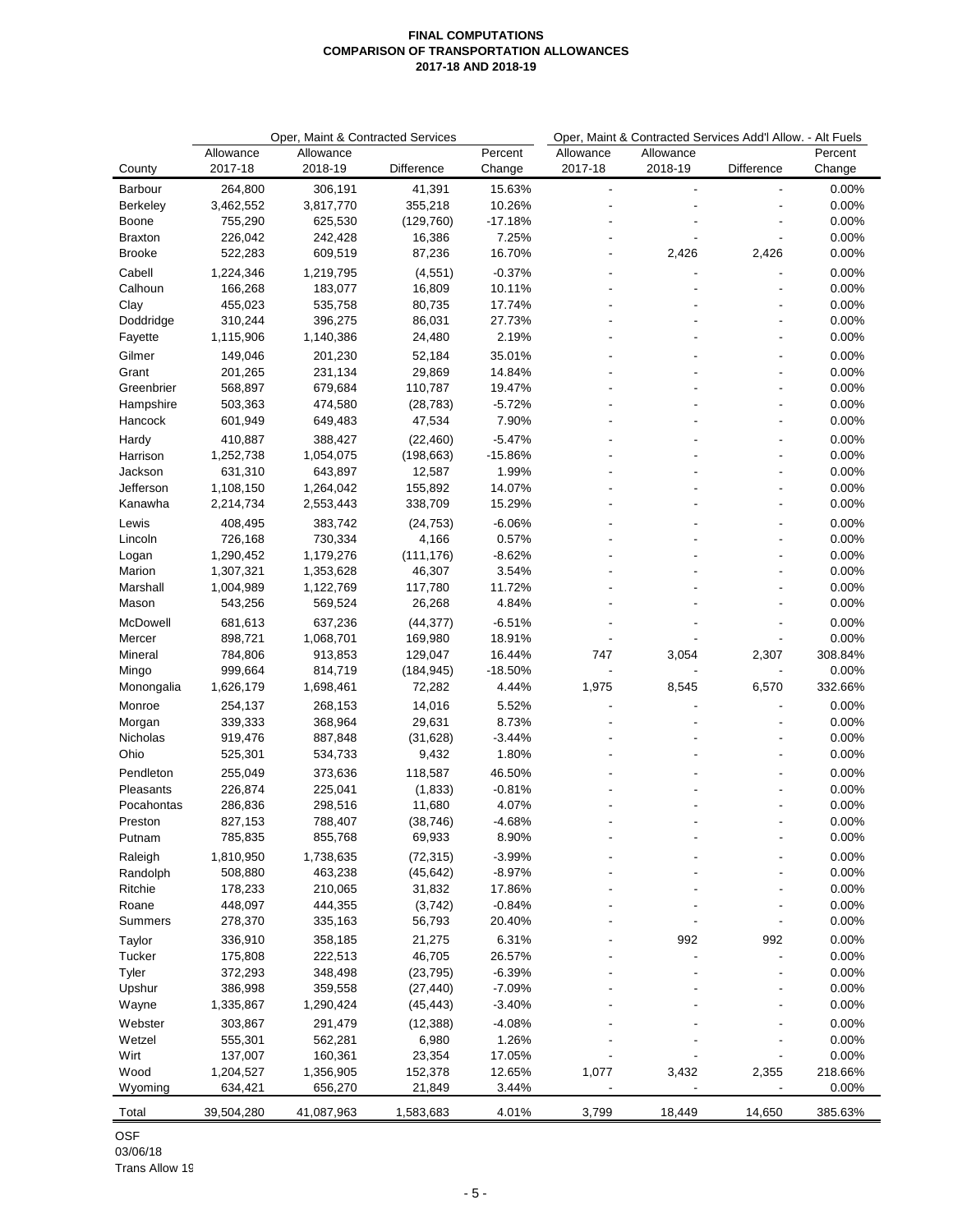|                  |           | Insurance |            | Current Replace Value - Bus Fleet (Excl Add'l Buses) |            |            |            |           |
|------------------|-----------|-----------|------------|------------------------------------------------------|------------|------------|------------|-----------|
|                  | Allowance | Allowance |            | Pct.                                                 | Allowance  | Allowance  |            | Pct.      |
| County           | 2017-18   | 2018-19   | Difference | Change                                               | 2017-18    | 2018-19    | Difference | Change    |
| Barbour          | 96,289    | 103,319   | 7,030      | 7.30%                                                | 189,799    | 212,536    | 22,737     | 11.98%    |
| <b>Berkeley</b>  | 605,144   | 637,759   | 32,615     | 5.39%                                                | 1,525,990  | 1,610,562  | 84,572     | 5.54%     |
| Boone            | 130,981   | 228,957   | 97,976     | 74.80%                                               | 324,972    | 328,420    | 3,448      | 1.06%     |
| Braxton          | 80,000    | 80,000    |            | 0.00%                                                | 169,922    | 178,529    | 8,607      | 5.07%     |
| Brooke           | 98,305    | 123,640   | 25,335     | 25.77%                                               | 264,934    | 283,005    | 18,071     | 6.82%     |
| Cabell           | 280,401   | 224,936   | (55, 465)  | $-19.78%$                                            | 819,143    | 884,220    | 65,077     | 7.94%     |
| Calhoun          | 31,919    | 40,359    | 8,440      | 26.44%                                               | 112,269    | 106,099    | (6, 170)   | $-5.50%$  |
| Clay             | 27,926    | 56,724    | 28,798     | 103.12%                                              | 216,781    | 220,707    | 3,926      | 1.81%     |
| Doddridge        | 3,804     | 24,253    | 20,449     | 537.57%                                              | 138,486    | 160,140    | 21,654     | 15.64%    |
| Fayette          | 254,822   | 272,728   | 17,906     | 7.03%                                                | 435,603    | 551,791    | 116,188    | 26.67%    |
| Gilmer           | 14,873    | 25,951    | 11,078     | 74.48%                                               | 132,735    | 112,251    | (20, 484)  | $-15.43%$ |
| Grant            | 91,228    | 70,196    | (21, 032)  | $-23.05%$                                            | 160,292    | 161,804    | 1,512      | 0.94%     |
| Greenbrier       | 164,663   | 160,624   | (4,039)    | $-2.45%$                                             | 450,170    | 468,761    | 18,591     | 4.13%     |
| Hampshire        | 125,136   | 122,668   | (2, 468)   | $-1.97%$                                             | 365,526    | 359,726    | (5,800)    | $-1.59%$  |
| Hancock          | 114,728   | 121,694   | 6,966      | 6.07%                                                | 299,975    | 296,101    | (3,874)    | $-1.29%$  |
| Hardy            | 78,348    | 77,520    | (828)      | $-1.06%$                                             | 193,771    | 210,960    | 17,189     | 8.87%     |
| Harrison         | 378,068   | 393,050   | 14,982     | 3.96%                                                | 606,757    | 619,973    | 13,216     | 2.18%     |
| Jackson          | 133,380   | 142,635   | 9,255      | 6.94%                                                | 379,765    | 355,651    | (24, 114)  | $-6.35%$  |
| Jefferson        | 176,873   | 196,064   | 19,191     | 10.85%                                               | 689,833    | 677,956    | (11, 877)  | $-1.72%$  |
| Kanawha          | 818,000   | 818,000   |            | $0.00\%$                                             | 1,377,927  | 1,367,454  | (10, 473)  | $-0.76%$  |
| Lewis            | 128,825   | 131,620   | 2,795      | 2.17%                                                | 291,336    | 268,225    | (23, 111)  | $-7.93%$  |
| Lincoln          | 196,311   | 241,567   | 45,256     | 23.05%                                               | 368,355    | 378,695    | 10,340     | 2.81%     |
| Logan            | 185,437   | 231,402   | 45,965     | 24.79%                                               | 507,790    | 456,352    | (51, 438)  | $-10.13%$ |
| Marion           | 187,543   | 183,131   | (4, 412)   | $-2.35%$                                             | 509,728    | 583,948    | 74,220     | 14.56%    |
| Marshall         | 280       | 131,114   | 130,834    | 46726.43%                                            | 401,189    | 445,134    | 43,945     | 10.95%    |
| Mason            | 183,753   | 186,074   | 2,321      | 1.26%                                                | 363,304    | 388,486    | 25,182     | 6.93%     |
| McDowell         | 181,219   | 220,917   | 39,698     | 21.91%                                               | 362,560    | 325,471    | (37,089)   | $-10.23%$ |
| Mercer           | 181,784   | 148,700   | (33,084)   | $-18.20%$                                            | 584,535    | 603,573    | 19,038     | 3.26%     |
| Mineral          | 165,480   | 152,734   | (12, 746)  | $-7.70%$                                             | 334,394    | 388,238    | 53,844     | 16.10%    |
| Mingo            | 247,905   | 217,937   | (29,968)   | -12.09%                                              | 382,069    | 447,771    | 65,702     | 17.20%    |
| Monongalia       | 163,372   | 161,700   | (1,672)    | $-1.02%$                                             | 648,222    | 747,625    | 99,403     | 15.33%    |
| Monroe           | 80,751    | 89,851    | 9,100      | 11.27%                                               | 202,532    | 217,300    | 14,768     | 7.29%     |
| Morgan           | 106,999   | 105,152   | (1, 847)   | $-1.73%$                                             | 209,644    | 218,761    | 9,117      | 4.35%     |
| <b>Nicholas</b>  | 101,597   | 89,034    | (12, 563)  | $-12.37%$                                            | 329,905    | 362,127    | 32,222     | 9.77%     |
| Ohio             | 70,316    | 63,598    | (6, 718)   | $-9.55%$                                             | 391,772    | 358,079    | (33, 693)  | $-8.60%$  |
| Pendleton        | 53,629    | 54,626    | 997        | 1.86%                                                | 110,045    | 111,018    | 973        | 0.88%     |
| Pleasants        | 41,404    | 44,373    | 2,969      | 7.17%                                                | 96,533     | 111,552    | 15,019     | 15.56%    |
| Pocahontas       | 40,289    | 61,916    | 21,627     | 53.68%                                               | 132,079    | 176,210    | 44,131     | 33.41%    |
| Preston          | 52,658    | 60,459    | 7,801      | 14.81%                                               | 379,495    | 417,665    | 38,170     | 10.06%    |
| Putnam           | 394,947   | 403,250   | 8,303      | 2.10%                                                | 615,400    | 653,718    | 38,318     | 6.23%     |
| Raleigh          | 182,596   | 171,691   | (10, 905)  | $-5.97%$                                             | 906,876    | 1,036,263  | 129,387    | 14.27%    |
| Randolph         | 145,977   | 112,283   | (33, 694)  | -23.08%                                              | 287,075    | 297,065    | 9,990      | 3.48%     |
| Ritchie          | 61,518    | 60,814    | (704)      | $-1.14%$                                             | 145,279    | 182,159    | 36,880     | 25.39%    |
| Roane<br>Summers | 60,878    | 63,524    | 2,646      | 4.35%<br>$-10.85%$                                   | 265,988    | 267,560    | 1,572      | 0.59%     |
|                  | 44,664    | 39,819    | (4, 845)   |                                                      | 155,528    | 177,216    | 21,688     | 13.94%    |
| Taylor           | 98,555    | 105,755   | 7,200      | 7.31%                                                | 182,002    | 199,100    | 17,098     | 9.39%     |
| Tucker           | 57,304    | 60,404    | 3,100      | 5.41%                                                | 113,033    | 121,463    | 8,430      | 7.46%     |
| Tyler            | 63,340    | 60,000    | (3,340)    | $-5.27%$                                             | 167,296    | 176,661    | 9,365      | 5.60%     |
| Upshur           | 96,972    | 122,517   | 25,545     | 26.34%                                               | 310,239    | 303,556    | (6,683)    | $-2.15%$  |
| Wayne            | 372,603   | 381,798   | 9,195      | 2.47%                                                | 564,746    | 629,250    | 64,504     | 11.42%    |
| Webster          | 94,993    | 57,306    | (37, 687)  | -39.67%                                              | 148,586    | 162,702    | 14,116     | 9.50%     |
| Wetzel           | 72,771    | 71,316    | (1, 455)   | $-2.00%$                                             | 252,234    | 283,252    | 31,018     | 12.30%    |
| Wirt             | 41,377    | 51,724    | 10,347     | 25.01%                                               | 122,719    | 137,987    | 15,268     | 12.44%    |
| Wood             | 409,512   | 401,464   | (8,048)    | $-1.97%$                                             | 611,613    | 609,789    | (1,824)    | $-0.30%$  |
| Wyoming          | 68,394    | 85,121    | 16,727     | 24.46%                                               | 358,490    | 324,583    | (33, 907)  | $-9.46%$  |
| Total            | 8,340,841 | 8,745,768 | 404,927    | 4.85%                                                | 20,667,241 | 21,735,200 | 1,067,959  | 5.17%     |

OSF 03/06/18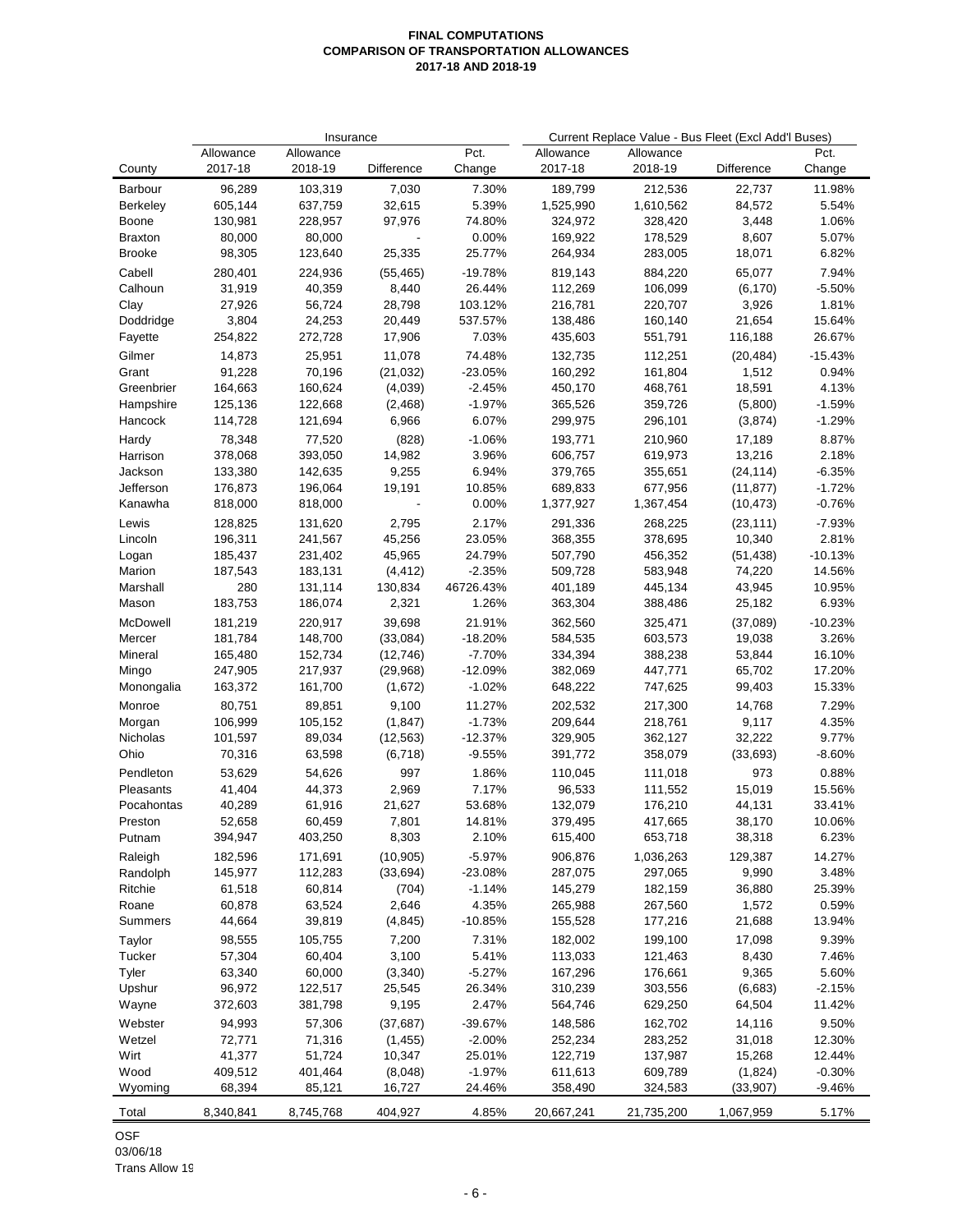|               |                |              | Payments In Lieu of Transportation |                     | Oper, Maint. & Contracted Serv. - Add'l Allow - MCVCs |           |            |           |  |
|---------------|----------------|--------------|------------------------------------|---------------------|-------------------------------------------------------|-----------|------------|-----------|--|
|               | Allowance      | Allowance    |                                    | Pct.                | Allowance                                             | Allowance |            | Pct.      |  |
| County        | 2017-18        | 2018-19      | Difference                         | Change              | 2017-18                                               | 2018-19   | Difference | Change    |  |
| Barbour       | $\blacksquare$ | 556          | 556                                | 0.00%               | 817                                                   | 688       | (129)      | $-15.79%$ |  |
| Berkeley      | 99,237         | 92,266       | (6,971)                            | $-7.02%$            | 4,945                                                 | 7,764     | 2,819      | 57.01%    |  |
| Boone         | 9,392          | 1,112        | (8, 280)                           | -88.16%             |                                                       |           |            | 0.00%     |  |
| Braxton       | 6,261          | 5,836        | (425)                              | -6.79%              |                                                       |           |            | 0.00%     |  |
| <b>Brooke</b> |                |              | $\overline{a}$                     | 0.00%               |                                                       |           |            | 0.00%     |  |
| Cabell        | 175,621        | 148,126      | (27, 495)                          | $-15.66%$           |                                                       |           |            | 0.00%     |  |
| Calhoun       | 313            | 1,390        | 1,077                              | 344.09%             | 1,167                                                 | 1,115     | (52)       | $-4.46%$  |  |
| Clay          | 16,905         | 20,010       | 3,105                              | 18.37%              |                                                       |           |            | 0.00%     |  |
| Doddridge     | 5,009          | 3,335        | (1,674)                            | $-33.42%$           | 1,693                                                 | 2,302     | 609        | 35.97%    |  |
| Fayette       | 3,131          | 556          | (2,575)                            | $-82.24%$           |                                                       |           |            | 0.00%     |  |
| Gilmer        | 313            | 1,390        | 1,077                              | 344.09%             | 875                                                   | 1,147     | 272        | 31.09%    |  |
| Grant         | 313            | 278          | (35)                               | $-11.18%$           | 1,427                                                 | 1,835     | 408        | 28.59%    |  |
| Greenbrier    | 6,887          | 7,504        | 617                                | 8.96%               |                                                       |           |            | 0.00%     |  |
| Hampshire     | 6,887          | 4,724        | (2, 163)                           | $-31.41%$           |                                                       |           |            | 0.00%     |  |
| Hancock       | 1,565          | 834          | (731)                              | -46.71%             |                                                       |           |            | 0.00%     |  |
| Hardy         | 2,817          | 2,779        | (38)                               | $-1.35%$            | 2,632                                                 | 2,815     | 183        | 6.95%     |  |
| Harrison      | 1,565          | 278          | (1, 287)                           | -82.24%             | 5,625                                                 | 4,351     | (1, 274)   | $-22.65%$ |  |
| Jackson       | 4,383          | 2,501        | (1,882)                            | $-42.94%$           | 3,002                                                 | 2,812     | (190)      | $-6.33%$  |  |
| Jefferson     | 2,504          | 1,945        | (559)                              | $-22.32%$           | 1,079                                                 | 3,020     | 1,941      | 179.89%   |  |
| Kanawha       | 427,626        | 376,846      | (50, 780)                          | $-11.87%$           |                                                       |           |            | 0.00%     |  |
| Lewis         | 1,565          | 1,390        | (175)                              | $-11.18%$           | 2,206                                                 | 1,958     | (248)      | $-11.24%$ |  |
| Lincoln       | 5,635          | 2,779        | (2,856)                            | $-50.68%$           |                                                       |           |            | 0.00%     |  |
| Logan         | 48,836         | 32,793       | (16, 043)                          | $-32.85%$           |                                                       |           |            | 0.00%     |  |
| Marion        |                |              |                                    | 0.00%               |                                                       |           |            | 0.00%     |  |
| Marshall      |                |              |                                    | 0.00%               |                                                       |           |            | 0.00%     |  |
| Mason         | 313            | 278          | (35)                               | $-11.18%$           |                                                       |           |            | 0.00%     |  |
| McDowell      | 1,252          | 834          | (418)                              | $-33.39%$           |                                                       |           |            | 0.00%     |  |
| Mercer        | 33,496         | 35,017       | 1,521                              | 4.54%               |                                                       |           |            | 0.00%     |  |
| Mineral       | 939            | 1,667        | 728                                | 77.53%              |                                                       |           |            | 0.00%     |  |
| Mingo         | 939            | 1,667        | 728                                | 77.53%              |                                                       |           |            | 0.00%     |  |
| Monongalia    | 85,150         | 71,145       | (14,005)                           | $-16.45%$           |                                                       |           |            | 0.00%     |  |
| Monroe        | 939            | 556          | (383)                              | -40.79%             |                                                       |           |            | 0.00%     |  |
| Morgan        |                |              |                                    | 0.00%               | 2,143                                                 | 1,315     | (828)      | $-38.64%$ |  |
| Nicholas      | 10,644         | 6,392        | (4,252)                            | $-39.95%$           |                                                       |           |            | 0.00%     |  |
| Ohio          |                | 834          | 834                                | 0.00%               |                                                       |           |            | 0.00%     |  |
| Pendleton     | 1,565          | 1,390        | (175)                              | $-11.18%$           | 1,066                                                 | 2,448     | 1,382      | 129.64%   |  |
| Pleasants     |                |              |                                    | 0.00%               | 146                                                   | 32        | (114)      | -78.08%   |  |
| Pocahontas    | 5,009          | 5,836        | 827                                | 16.51%              |                                                       |           |            | 0.00%     |  |
| Preston       | 2,504          | 2,223        | (281)                              | $-11.22%$           |                                                       |           |            | 0.00%     |  |
| Putnam        | 66,054         | 135,620      | 69,566                             | 105.32%             |                                                       |           |            | 0.00%     |  |
| Raleigh       | 55,723         | 36,962       | (18, 761)                          | $-33.67%$           |                                                       |           |            | 0.00%     |  |
| Randolph      | 3,131          | 2,501        | (630)                              | $-20.12%$           |                                                       |           |            | 0.00%     |  |
| Ritchie       | 13,148         | 10,838       | (2,310)                            | $-17.57%$           | 958                                                   | 802       | (156)      | $-16.28%$ |  |
| Roane         | 3,757          | 5,280        | 1,523                              | 40.54%              | 1,256                                                 | 2,340     | 1,084      | 86.31%    |  |
| Summers       | 626            | 834          | 208                                | 33.23%              |                                                       |           |            | 0.00%     |  |
| Taylor        | 939            | 556          | (383)                              | -40.79%             | 1,628                                                 | 1,509     | (119)      | $-7.31%$  |  |
| Tucker        | 313            | 278          | (35)                               | $-11.18%$           |                                                       |           |            | 0.00%     |  |
| Tyler         |                | 278          | 278                                | 0.00%               | 2,009                                                 | 1,834     | (175)      | $-8.71%$  |  |
| Upshur        | 1,565          | 1,112        | (453)                              | $-28.95%$           | 738                                                   | 706       | (32)       | $-4.34%$  |  |
| Wayne         | 1,878          | 1,390        | (488)                              | -25.99%             |                                                       |           |            | 0.00%     |  |
| Webster       | 939            |              | 173                                |                     |                                                       |           |            | 0.00%     |  |
| Wetzel        | 7,200          | 1,112<br>834 | (6, 366)                           | 18.42%<br>$-88.42%$ | 2,520                                                 | 2,519     |            | $-0.04%$  |  |
| Wirt          |                | 2,223        | 2,223                              | 0.00%               |                                                       |           | (1)<br>٠   | 0.00%     |  |
| Wood          | 3,757          | 3,613        | (144)                              | $-3.83%$            |                                                       |           |            | 0.00%     |  |
| Wyoming       | 3,131          | 1,390        | (1,741)                            | $-55.61%$           |                                                       |           |            | 0.00%     |  |
|               |                |              |                                    |                     |                                                       |           |            |           |  |
| Total         | 1,131,676      | 1,041,888    | (89, 788)                          | $-7.93%$            | 37,932                                                | 43,312    | 5,380      | 14.18%    |  |

OSF 03/06/18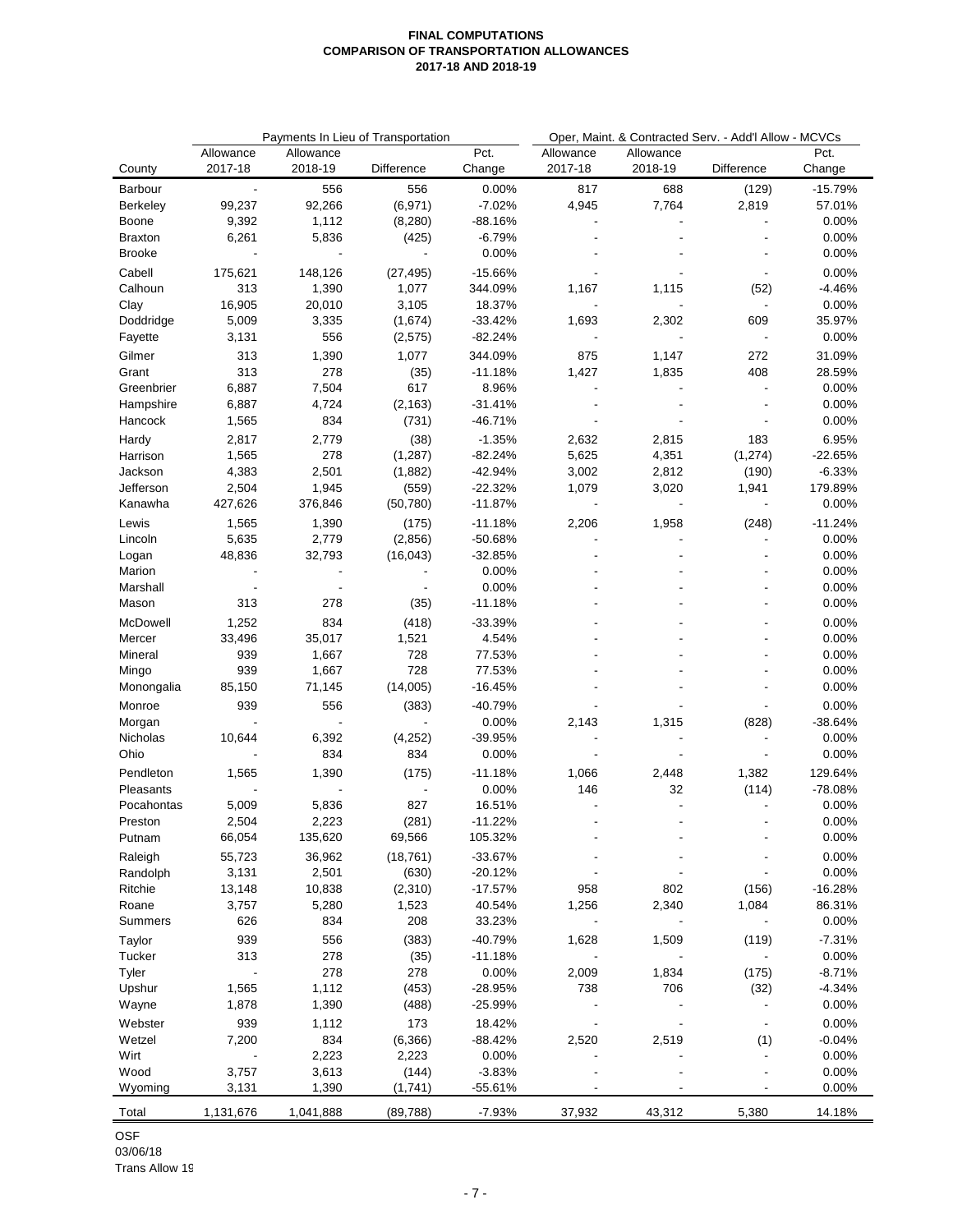|                 |                | Allowance in Excess of Limits |                |        | <b>Allowance for Additional Buses</b> |                          |                          |             |  |  |  |  |
|-----------------|----------------|-------------------------------|----------------|--------|---------------------------------------|--------------------------|--------------------------|-------------|--|--|--|--|
|                 | Allowance      | Allowance                     |                | Pct.   | Allowance                             | Allowance                |                          | Pct.        |  |  |  |  |
| County          | 2017-18        | 2018-19                       | Difference     | Change | 2017-18                               | 2018-19                  | Difference               | Change      |  |  |  |  |
| Barbour         | $\overline{a}$ | ÷,                            | $\overline{a}$ | 0.00%  | $\blacksquare$                        | $\overline{\phantom{a}}$ | $\blacksquare$           | 0.00%       |  |  |  |  |
| <b>Berkeley</b> |                |                               |                | 0.00%  | 167,525                               | 420,599                  | 253,074                  | 151.07%     |  |  |  |  |
| Boone           |                |                               |                | 0.00%  |                                       |                          |                          | 0.00%       |  |  |  |  |
| <b>Braxton</b>  |                |                               |                | 0.00%  |                                       |                          |                          | 0.00%       |  |  |  |  |
| <b>Brooke</b>   |                |                               |                | 0.00%  |                                       |                          |                          | 0.00%       |  |  |  |  |
| Cabell          |                |                               |                | 0.00%  |                                       |                          |                          | 0.00%       |  |  |  |  |
| Calhoun         |                |                               |                | 0.00%  |                                       |                          |                          | 0.00%       |  |  |  |  |
| Clay            |                |                               |                | 0.00%  |                                       |                          | $\overline{a}$           | 0.00%       |  |  |  |  |
|                 |                |                               |                | 0.00%  |                                       |                          | $\overline{a}$           | 0.00%       |  |  |  |  |
| Doddridge       |                |                               |                |        |                                       |                          |                          |             |  |  |  |  |
| Fayette         |                |                               |                | 0.00%  |                                       |                          |                          | 0.00%       |  |  |  |  |
| Gilmer          |                |                               |                | 0.00%  |                                       |                          |                          | 0.00%       |  |  |  |  |
| Grant           |                |                               |                | 0.00%  |                                       |                          |                          | 0.00%       |  |  |  |  |
| Greenbrier      |                |                               |                | 0.00%  |                                       |                          |                          | 0.00%       |  |  |  |  |
| Hampshire       |                |                               |                | 0.00%  |                                       |                          |                          | 0.00%       |  |  |  |  |
| Hancock         |                |                               |                | 0.00%  |                                       |                          |                          | 0.00%       |  |  |  |  |
| Hardy           |                |                               |                | 0.00%  |                                       |                          |                          | 0.00%       |  |  |  |  |
| Harrison        |                |                               |                | 0.00%  |                                       |                          |                          | 0.00%       |  |  |  |  |
| Jackson         |                |                               |                | 0.00%  |                                       |                          | $\overline{\phantom{a}}$ | 0.00%       |  |  |  |  |
| Jefferson       |                |                               |                | 0.00%  | 167,525                               | $\blacksquare$           | (167, 525)               | $-100.00\%$ |  |  |  |  |
| Kanawha         |                |                               |                | 0.00%  |                                       |                          |                          | 0.00%       |  |  |  |  |
| Lewis           |                |                               |                | 0.00%  |                                       |                          |                          | 0.00%       |  |  |  |  |
| Lincoln         |                |                               |                | 0.00%  |                                       |                          |                          | 0.00%       |  |  |  |  |
| Logan           |                |                               |                | 0.00%  |                                       |                          |                          | 0.00%       |  |  |  |  |
| Marion          |                |                               |                | 0.00%  |                                       |                          |                          | 0.00%       |  |  |  |  |
|                 |                |                               |                | 0.00%  |                                       |                          |                          | 0.00%       |  |  |  |  |
| Marshall        |                |                               |                |        |                                       |                          | $\overline{a}$           |             |  |  |  |  |
| Mason           |                |                               |                | 0.00%  |                                       |                          |                          | 0.00%       |  |  |  |  |
| McDowell        |                |                               |                | 0.00%  |                                       |                          |                          | 0.00%       |  |  |  |  |
| Mercer          |                |                               |                | 0.00%  |                                       |                          |                          | 0.00%       |  |  |  |  |
| Mineral         |                |                               |                | 0.00%  |                                       |                          | $\overline{a}$           | 0.00%       |  |  |  |  |
| Mingo           |                |                               |                | 0.00%  |                                       |                          | $\overline{a}$           | 0.00%       |  |  |  |  |
| Monongalia      |                |                               | ٠              | 0.00%  | 171,160                               | 274,869                  | 103,709                  | 60.59%      |  |  |  |  |
| Monroe          |                |                               |                | 0.00%  |                                       |                          | $\overline{a}$           | 0.00%       |  |  |  |  |
| Morgan          |                |                               |                | 0.00%  |                                       |                          | ÷.                       | 0.00%       |  |  |  |  |
| Nicholas        |                |                               |                | 0.00%  |                                       |                          |                          | 0.00%       |  |  |  |  |
| Ohio            |                |                               |                | 0.00%  |                                       |                          |                          | 0.00%       |  |  |  |  |
| Pendleton       |                |                               |                | 0.00%  |                                       |                          |                          | 0.00%       |  |  |  |  |
| Pleasants       |                |                               |                | 0.00%  |                                       |                          |                          | 0.00%       |  |  |  |  |
| Pocahontas      |                |                               |                | 0.00%  |                                       |                          |                          | 0.00%       |  |  |  |  |
| Preston         |                |                               |                | 0.00%  |                                       |                          |                          | 0.00%       |  |  |  |  |
| Putnam          |                |                               | ÷,             | 0.00%  |                                       |                          | Ĭ.                       | 0.00%       |  |  |  |  |
|                 |                |                               |                |        |                                       |                          |                          |             |  |  |  |  |
| Raleigh         |                |                               |                | 0.00%  |                                       |                          | $\overline{\phantom{a}}$ | 0.00%       |  |  |  |  |
| Randolph        |                |                               |                | 0.00%  |                                       |                          |                          | 0.00%       |  |  |  |  |
| Ritchie         |                |                               |                | 0.00%  |                                       |                          |                          | 0.00%       |  |  |  |  |
| Roane           |                |                               |                | 0.00%  |                                       |                          |                          | 0.00%       |  |  |  |  |
| Summers         |                |                               |                | 0.00%  |                                       |                          |                          | 0.00%       |  |  |  |  |
| Taylor          |                |                               |                | 0.00%  | 84,100                                |                          | (84, 100)                | $-100.00\%$ |  |  |  |  |
| Tucker          |                |                               |                | 0.00%  |                                       |                          |                          | 0.00%       |  |  |  |  |
| Tyler           |                |                               |                | 0.00%  |                                       |                          | $\overline{a}$           | 0.00%       |  |  |  |  |
| Upshur          |                |                               |                | 0.00%  |                                       |                          |                          | 0.00%       |  |  |  |  |
| Wayne           |                |                               |                | 0.00%  |                                       |                          |                          | 0.00%       |  |  |  |  |
| Webster         |                |                               |                | 0.00%  |                                       |                          |                          | 0.00%       |  |  |  |  |
| Wetzel          |                |                               |                | 0.00%  |                                       |                          |                          | 0.00%       |  |  |  |  |
| Wirt            |                |                               |                |        |                                       |                          |                          |             |  |  |  |  |
|                 |                |                               |                | 0.00%  |                                       |                          |                          | 0.00%       |  |  |  |  |
| Wood            |                |                               |                | 0.00%  |                                       |                          |                          | 0.00%       |  |  |  |  |
| Wyoming         |                |                               | ٠              | 0.00%  |                                       |                          |                          | 0.00%       |  |  |  |  |
|                 |                |                               |                | 0.00%  | 590,310                               | 695,468                  | 105,158                  | 17.81%      |  |  |  |  |

OSF 03/06/18